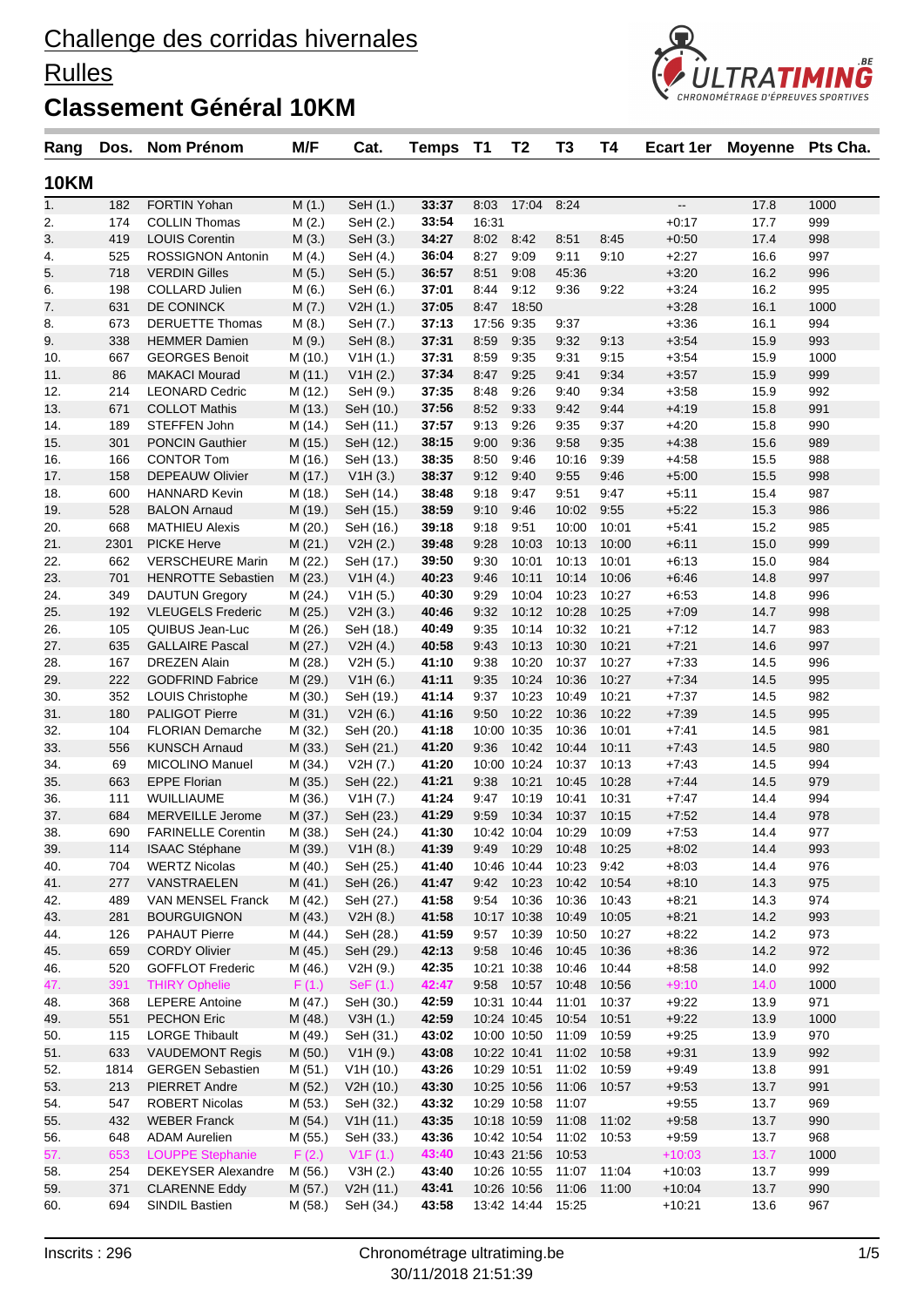### **Rulles**



| Rang         | Dos.       | <b>Nom Prénom</b>                         | M/F               | Cat.                   | <b>Temps</b>   | <b>T1</b>   | T <sub>2</sub>    | T <sub>3</sub>                               | Τ4    | Ecart 1er            | <b>Moyenne</b> | Pts Cha.   |
|--------------|------------|-------------------------------------------|-------------------|------------------------|----------------|-------------|-------------------|----------------------------------------------|-------|----------------------|----------------|------------|
| 61.          | 424        | <b>WATELET Francois</b>                   | M (59.)           | V1H (12.)              | 44:00          |             | 10:18 10:56       | 11:14                                        | 11:25 | $+10:23$             | 13.6           | 989        |
| 62.          | 445        | <b>GOBLET Kevin</b>                       | M (60.)           | SeH (35.)              | 44:04          |             | 10:44 10:56       | 11:00                                        | 11:21 | $+10:27$             | 13.6           | 966        |
| 63.          | 636        | <b>HERY Raphael</b>                       | M(61.)            | V1H(13.)               | 44:09          |             | 10:43 10:54 11:26 |                                              | 11:02 | $+10.32$             | 13.5           | 988        |
| 64.          | 571        | <b>BOPEN Pierre-Edouard</b>               | M (62.)           | SeH (36.)              | 44:09          |             | 10:43 11:09       | 11:20 10:53                                  |       | $+10.32$             | 13.5           | 965        |
| 65.          | 696        | <b>WUILLIAUME Denis</b>                   | M (63.)           | SeH (37.)              | 44:37          |             | 10:22 11:02 11:21 |                                              | 11:47 | $+11:00$             | 13.4           | 964        |
| 66.          | 695        | <b>BILLO Martin</b>                       | M (64.)           | SeH (38.)              | 44:39          |             | 11:27 11:23       | 11:12                                        | 10:31 | $+11:02$             | 13.4           | 963        |
| 67.          | 530        | <b>DEOM William</b>                       | M (65.)           | SeH (39.)              | 44:58          |             | 10:17 11:05       | 11:42                                        | 11:36 | $+11:21$             | 13.3           | 962        |
| 68.          | 632        | <b>MATHIEU Cedric</b>                     | M (66.)           | V1H(14.)               | 45:04          |             | 11:22 11:28       | 11:09                                        | 10:56 | $+11:27$             | 13.3           | 987        |
| 69.          | 276        | RIGAUX Didier                             | M (67.)           | V2H (12.)              | 45:09          |             |                   | 11:08 11:16 11:15 11:24                      |       | $+11:32$             | 13.2           | 989        |
| 70.          | 702        | <b>RAIZER Vincent</b>                     | M (68.)           | SeH (40.)              | 45:16          |             |                   | 11:04 11:22 11:29                            | 11:15 | $+11:39$             | 13.2           | 961        |
| 71.          | 118        | <b>HINQUE Arnaud</b>                      | M (69.)           | SeH (41.)              | 45:22          |             | 10:43 11:22 11:39 |                                              | 11:32 | $+11.45$             | 13.2           | 960        |
| 72.          | 417        | <b>DEREMETZ Patrice</b>                   | M (70.)           | V2H (13.)              | 45:23          |             | 10:14 11:14 11:41 |                                              | 12:05 | $+11.46$             | 13.2           | 988        |
| 73.          | 677        | <b>WENKIN Jerome</b>                      | M(71.)            | SeH (42.)              | 45:23          | 11:05 11:21 |                   | 11:36                                        | 11:13 | $+11.46$             | 13.2           | 959        |
| 74.          | 524        | <b>RICHALET Manon</b>                     | F(3.)             | SeF(2.)                | 45:36          |             |                   | 10:41 11:26 11:45 11:38                      |       | $+11:59$             | 13.1           | 999        |
| 75.<br>76.   | 523<br>647 | <b>ROUSSEY</b><br><b>HENQUINET Robin</b>  | M(72.)<br>M (73.) | V1H(15.)               | 45:36<br>45:37 |             | 10:46 11:00       | 10:55                                        | 12:48 | $+11:59$<br>$+12:00$ | 13.1<br>13.1   | 986<br>958 |
| 77.          | 285        | <b>PIERRARD Geoffrey</b>                  | M(74.)            | SeH (43.)<br>SeH (44.) | 45:37          |             | 10:53 11:35       | 11:38                                        | 11:25 | $+12:00$             | 13.1           | 957        |
| 78.          | 259        | <b>GOFFIN Jean-Claude</b>                 | M (75.)           | V2H (14.)              | 45:42          |             | 11:02 11:30       | 11:37 11:28                                  |       | $+12:05$             | 13.1           | 987        |
| 79.          | 643        | <b>WOUTERS Bobby</b>                      | M (76.)           | SeH (45.)              | 45:57          |             | 10:40 11:20       | 11:57                                        | 11:53 | $+12:20$             | 13.0           | 956        |
| 80.          | 85         | STASSART Damien                           | M (77.)           | SeH (46.)              | 46:15          |             |                   | 11:20 11:30 11:39                            | 11:38 | $+12:38$             | 12.9           | 955        |
| 81.          | 347        | <b>BIHAIN Bernard</b>                     | M (78.)           | V2H (15.)              | 46:19          |             |                   | 10:45 11:02 11:39                            | 12:41 | $+12:42$             | 12.9           | 986        |
| 82.          | 249        | <b>DETAILLE Francois</b>                  | M (79.)           | SeH (47.)              | 46:20          |             |                   | 10:56 10:50 11:00                            | 13:21 | $+12:43$             | 12.9           | 954        |
| 83.          | 628        | <b>WATRIN Michael</b>                     | M (80.)           | V1H(16.)               | 46:29          |             | 11:57 11:39       | 11:19                                        | 11:26 | $+12.52$             | 12.9           | 985        |
| 84.          | 515        | <b>GLAUDE Lionel</b>                      | M (81.)           | SeH (48.)              | 46:33          |             | 11:13 11:42       | 11:48                                        | 11:45 | $+12:56$             | 12.8           | 953        |
| 85.          | 106        | <b>MINET Véronique</b>                    | F(4.)             | SeF(3.)                | 46:33          |             | 11:16 11:36       | 11:53                                        | 11:43 | $+12:56$             | 12.8           | 998        |
| 86.          | 660        | <b>LOPES Anthony</b>                      | M (82.)           | SeH (49.)              | 46:58          |             |                   | 10:38 11:57 12:13 12:04                      |       | $+13:21$             | 12.7           | 952        |
| 87.          | 672        | <b>MAFAKH LAZRAQ</b>                      | M (83.)           | SeH (50.)              | 46:59          | 11:54 11:31 |                   | 11:49                                        |       | $+13:22$             | 12.7           | 951        |
| 88.          | 538        | <b>PINSIER Yves</b>                       | M (84.)           | V1H(17.)               | 47:03          |             | 11:55 11:31       | 11:49                                        | 11:40 | $+13.26$             | 12.7           | 984        |
| 89.          | 278        | <b>OGER Bruno</b>                         | M (85.)           | V2H (16.)              | 47:20          |             | 11:55 11:31 11:50 |                                              | 11:57 | $+13:43$             | 12.6           | 985        |
| 90.          | 688        | <b>BARY Leo</b>                           | M (86.)           | SeH (51.)              | 47:39          |             | 11:28 11:49       | 12:08                                        | 12:08 | $+14.02$             | 12.5           | 950        |
| 91.          | 232        | <b>BELLENGER</b>                          | M(87.)            | V2H (17.)              | 47:47          |             | 11:34 11:55       | 12:06                                        | 12:07 | $+14:10$             | 12.5           | 984        |
| 92.          | 233        | <b>SCHMITZ Bernard</b>                    | M (88.)           | V2H (18.)              | 47:50          |             | 11:32 11:55       | 12:06                                        | 12:08 | $+14.13$             | 12.5           | 983        |
| 93.          | 169        | <b>FELTESSE Renaud</b>                    | M (89.)           | V1H(18.)               | 47:51          |             | 11:27 11:57       | 12:17                                        | 12:02 | $+14.14$             | 12.5           | 983        |
| 94.          | 179        | <b>DESTRUMENT Justin</b>                  | M (90.)           | SeH (52.)              | 47:56          |             | 11:26 11:50       | 12:02                                        | 12:30 | $+14:19$             | 12.5           | 949        |
| 95.          | 624        | <b>SEBILLE Gregoire</b>                   | M (91.)           | SeH (53.)              | 47:57          |             | 10:41 11:54       | 12:24                                        | 12:52 | $+14.20$             | 12.5           | 948        |
| 96.          | 626        | <b>JACQUES Quentin</b>                    | M (92.)           | SeH (54.)              | 48:16          |             |                   | 11:49 11:43 12:12 12:25                      |       | $+14.39$             | 12.4           | 947        |
| 97.          | 529        | <b>NALINNES Marcus</b>                    | M (93.)           | SeH (55.)              | 48:24          |             | 11:56 12:05       | 12:12 12:02                                  |       | $+14.47$             | 12.3           | 946        |
| 98.          | 503        | <b>KRUSE Francois</b>                     | M (94.)           | V2H (19.)              | 48:25          |             | 12:43 11:59       | 11:52 11:47<br>11:12 12:07 12:19 12:43       |       | +14:48               | 12.3           | 982        |
| 99.          | 101        | PIERRARD Jonathan                         | M (95.)           | SeH (56.)              | 48:29          |             |                   |                                              |       | $+14.52$             | 12.3           | 945        |
| 100.<br>101. |            | 569 HUMBLET Frederic<br>SHYRAMBERE Robert |                   | M (96.) V2H (20.)      | 48:33<br>48:35 |             |                   | 11:40 12:04 12:19 12:21<br>12:06 12:04 12:20 | 11:58 | $+14:56$<br>$+14:58$ | 12.3<br>12.3   | 981<br>980 |
| 102.         | 309<br>116 | <b>BERNARD Laura</b>                      | M (97.)<br>F(5.)  | V2H (21.)<br>SeF(4.)   | 48:36          |             | 23:54 12:21       | 12:11                                        |       | $+14:59$             | 12.3           | 997        |
| 103.         | 212        | <b>DOUMONT Morgane</b>                    | F(6.)             | SeF (5.)               | 48:39          |             |                   | 11:24 12:45 12:16 12:05                      |       | $+15:02$             | 12.3           | 996        |
| 104.         | 314        | <b>DENY Florence</b>                      | F(7.)             | V1F(2.)                | 48:39          |             | 11:56 12:06 12:20 |                                              | 12:12 | $+15:02$             | 12.3           | 999        |
| 105.         | 447        | <b>JEAN Laetitia</b>                      | F(8.)             | SeF (6.)               | 48:45          |             | 11:30 12:09       | 12:29                                        | 12:30 | $+15:08$             | 12.3           | 995        |
| 106.         | 693        | <b>PIRON Vicnent</b>                      | M (98.)           | V1H (19.)              | 48:53          |             | 11:13 12:07 12:56 |                                              | 12:30 | +15:16               | 12.2           | 982        |
| 107.         | 175        | VANDENBERGHE                              | M (99.)           | SeH (57.)              | 48:54          |             | 11:44 12:20       | 12:18                                        | 12:19 | $+15:17$             | 12.2           | 944        |
| 108.         | 187        | <b>MATHIEU Christophe</b>                 | M (100.)          | V1H (20.)              | 48:58          |             | 11:21 12:05 12:39 |                                              | 12:40 | $+15.21$             | 12.2           | 981        |
| 109.         | 657        | <b>GILLET Leopold</b>                     | M (101.)          | JeuH $(1.)$            | 48:59          |             | 12:59 12:15       | 12:02 11:37                                  |       | $+15:22$             | 12.2           | 1000       |
| 110.         | 601        | <b>HENOUX Stéphanie</b>                   | F(9.)             | V1F(3.)                | 49:00          |             |                   | 11:51 12:10 12:27                            | 12:25 | $+15:23$             | 12.2           | 998        |
| 111.         | 604        | <b>MARCQ Philippe</b>                     | M (102.)          | V2H (22.)              | 49:01          |             | 11:51 12:11 12:26 |                                              | 12:26 | $+15:24$             | 12.2           | 979        |
| 112.         | 290        | CENNÉ Philippe                            | M (103.)          | V2H (23.)              | 49:05          |             | 11:43 12:15 12:28 |                                              | 12:34 | $+15:28$             | 12.2           | 978        |
| 113.         | 634        | <b>GALLAIRE Sylvie</b>                    | F(10.)            | V2F(1.)                | 49:10          |             |                   | 11:51 12:12 12:26 12:32                      |       | $+15:33$             | 12.2           | 1000       |
| 114.         | 682        | <b>MARTIN Christophe</b>                  | M (104.)          | V1H (21.)              | 49:20          |             |                   | 11:54 12:14 12:37 12:23                      |       | $+15:43$             | 12.1           | 980        |
| 115.         | 294        | <b>CLEMENT Laurent</b>                    | M (105.)          | V2H (24.)              | 49:20          |             | 12:11 12:18       | 12:33                                        | 12:10 | $+15:43$             | 12.1           | 977        |
| 116.         | 630        | <b>DESSOY Cedric</b>                      | M (106.)          | V1H (22.)              | 49:22          |             |                   | 11:56 12:14 12:33                            | 12:32 | $+15:45$             | 12.1           | 979        |
| 117.         | 164        | <b>ROBLAIN Louis</b>                      | M (107.)          | V2H (25.)              | 49:27          |             | 11:46 12:20       | 12:37 12:37                                  |       | $+15:50$             | 12.1           | 976        |
| 118.         | 606        | <b>RICHET Florent</b>                     | M (108.)          | SeH (58.)              | 49:32          |             | 11:48 12:21       | 12:39                                        | 12:35 | $+15:55$             | 12.1           | 943        |
| 119.         | 612        | <b>CAMPAGNA Sabrina</b>                   | F(11.)            | SeF (7.)               | 49:32          |             |                   | 11:02 12:22 13:37 12:23                      |       | $+15:55$             | 12.1           | 994        |
| 120.         | 521        | <b>COLLIN Anne</b>                        | F(12.)            | V2F(2.)                | 49:42          |             | 12:08 12:30       | 12:30 12:26                                  |       | $+16:05$             | 12.0           | 999        |
| 121.         | 103        | <b>CONNEROTTE Alexy</b>                   | F(13.)            | SeF (8.)               | 49:59          |             | 12:02 12:30       | 12:40                                        | 12:40 | $+16:22$             | 12.0           | 993        |
| 122.         | 161        | <b>WELVAERT Jules</b>                     | M (109.)          | V3H(3.)                | 50:07          |             | 11:32 12:27       | 13:05                                        | 12:53 | $+16:30$             | 11.9           | 998        |
| 123.         | 421        | <b>GASPAR Valerie</b>                     | F(14.)            | V1F(4.)                | 50:08          |             | 12:14 12:34 12:45 |                                              | 12:27 | $+16:31$             | 11.9           | 997        |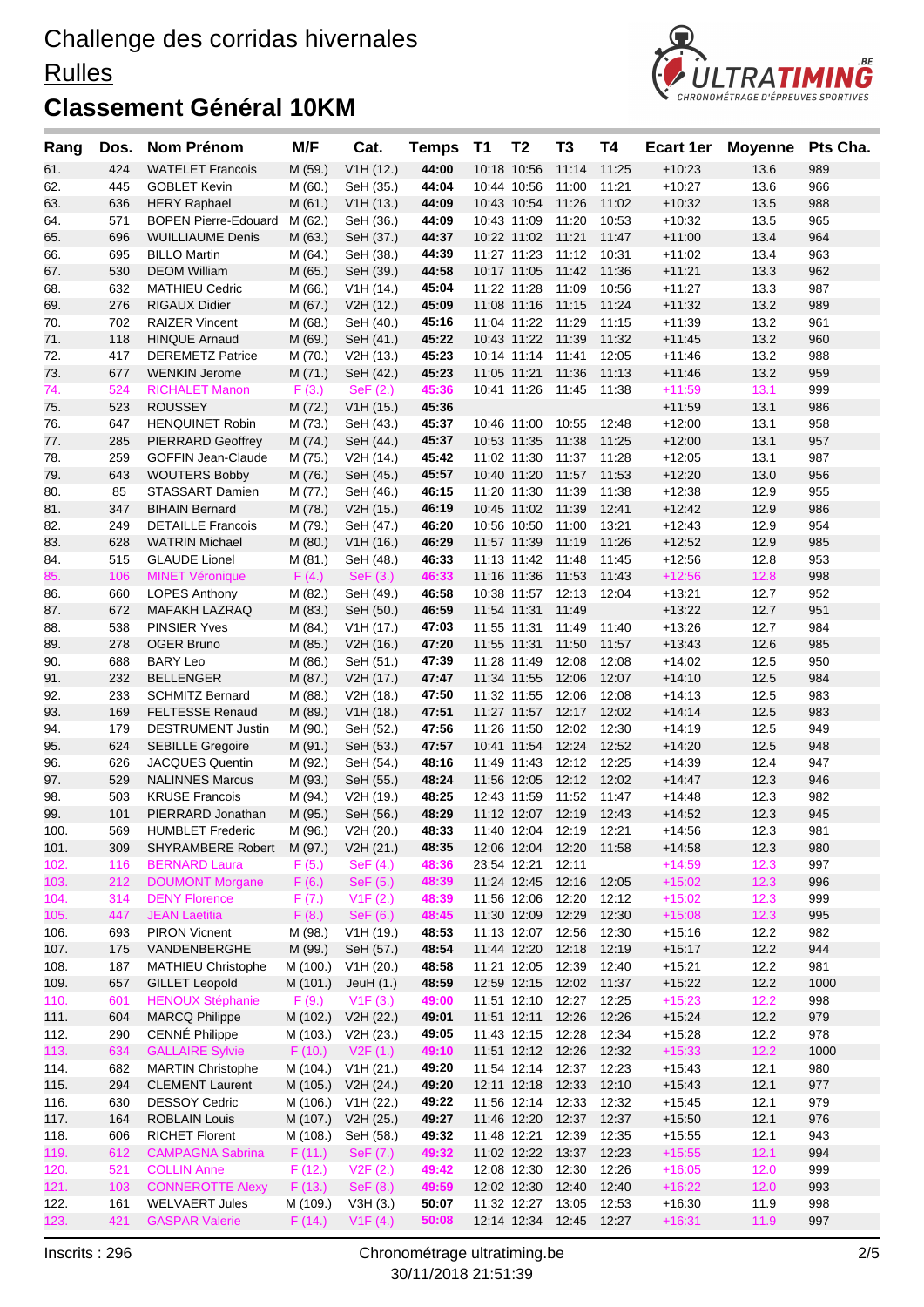### **Rulles**



| Rang         | Dos.       | Nom Prénom                               | M/F                  | Cat.                          | <b>Temps</b>   | <b>T1</b> | T <sub>2</sub>                   | T3                      | Τ4    | <b>Ecart 1er</b>     | <b>Moyenne</b> | Pts Cha.   |
|--------------|------------|------------------------------------------|----------------------|-------------------------------|----------------|-----------|----------------------------------|-------------------------|-------|----------------------|----------------|------------|
| 124.         | 183        | <b>LEPAGE Pascale</b>                    | F(15.)               | V2F(3.)                       | 50:17          |           | 11:48 12:17                      | 13:02                   | 13:00 | $+16:40$             | 11.9           | 998        |
| 125.         | 336        | <b>GILSON Delphine</b>                   | F(16.)               | V1F(5.)                       | 50:19          |           | 12:19 12:22                      | 12:47                   | 12:44 | $+16:42$             | 11.9           | 996        |
| 126.         | 59         | <b>TEKEM Christian</b>                   | M (110.)             | V1H (23.)                     | 50:23          |           | 12:19 12:24                      | 12:46                   | 12:46 | $+16.46$             | 11.9           | 978        |
| 127.         | 230        | FELLERICH-SCHMITT                        | M (111.)             | V1H (24.)                     | 50:29          |           |                                  | 12:51 12:51 12:54       | 11:47 | $+16.52$             | 11.8           | 977        |
| 128.         | 329        | <b>CLOSTER Manon</b>                     | F(17.)               | $\mathsf{SeF}\left(9.\right)$ | 50:39          |           | 12:12 12:39                      | 12:52 12:52             |       | $+17:02$             | 11.8           | 992        |
| 129.         | 553        | <b>HEINEN Fabrice</b>                    | M (112.)             | V2H (26.)                     | 50:40          |           | 12:19 12:44                      | 12:48                   | 12:42 | $+17:03$             | 11.8           | 975        |
| 130.         | 678        | <b>CLEMENT Nolewenn</b>                  | F(18.)               | JeuF $(1.)$                   | 50:41          |           | 15:54 17:10                      | 17:29                   |       | $+17:04$             | 11.8           | 1000       |
| 131.         | 679        | ROISEUX Logan                            | M (113.)             | JeuH $(2.)$                   | 50:43          | 9:59      | 11:19                            | 11:44                   | 17:30 | $+17:06$             | 11.8           | 999        |
| 132.         | 707        | <b>BASTIN Genevieve</b>                  | F(19.)               | V1F(6.)                       | 50:48          |           | 12:43 12:25                      | 12:38                   | 12:58 | $+17:11$             | 11.8           | 995        |
| 133.         | 687        | <b>BARBIER Remy</b>                      | M (114.)             | SeH (59.)                     | 50:48          |           | 11:48 12:26                      | 12:50                   | 13:35 | $+17:11$             | 11.8           | 942        |
| 134.         | 72         | <b>DEOM Christian</b>                    | M (115.)             | V3H(4.)                       | 50:55          |           | 12:42 12:38                      | 12:49                   | 12:36 | $+17:18$             | 11.7           | 997        |
| 135.         | 674        | <b>BRAUX Bruno</b>                       | M (116.)             | V2H (27.)                     | 50:57          |           | 12:19 12:42                      | 12:49                   | 12:59 | $+17:20$             | 11.7           | 974        |
| 136.         | 433        | <b>WEBER Nathalie</b>                    | F(20.)               | V1F (7.)                      | 50:57          |           | 12:46 12:39                      | 12:45                   | 12:38 | $+17:20$             | 11.7           | 994        |
| 137.         | 173        | <b>BOUVY Emanuelle</b>                   | F(21.)               | V1F(8.)                       | 50:59          |           | 25:05 13:10                      | 12:33                   | 10:24 | $+17:22$             | 11.7           | 993        |
| 138.         | 120        | <b>BAIJOT Regine</b>                     | F(22.)               | V2F(4.)                       | 51:00          |           |                                  | 12:29 12:54 12:57       | 12:30 | $+17:23$             | 11.7           | 997        |
| 139.         | 76         | <b>STEFFEN Thomas</b>                    | M (117.)             | SeH (60.)                     | 51:02          |           | 11:57 12:50                      | 12:49                   | 13:16 | $+17:25$             | 11.7           | 941        |
| 140.         | 594        | <b>BASTIN Olivier</b>                    | M (118.)             | V1H (25.)                     | 51:07          |           | 11:56 12:49                      | 13:09                   |       | $+17:30$             | 11.7           | 976        |
| 141.         | 464        | <b>BOURS Emmanuel</b>                    | M (119.)             | V2H (28.)                     | 51:14          |           | 13:24 13:01                      | 12:32 12:10             |       | $+17:37$             | 11.7           | 973        |
| 142.         | 598        | <b>GOFFIN Anneleen</b>                   | F(23.)               | SeF (10.)                     | 51:17          |           | 12:38 13:09                      | 12:59                   | 12:22 | $+17:40$             | 11.7           | 991        |
| 143.         | 66         | <b>GREGOIRE Alain</b>                    | M (120.)             | V1H (26.)                     | 51:20          |           | 12:13 12:46                      | 13:32                   | 12:39 | $+17.43$             | 11.6           | 975        |
| 144.         | 712        | <b>DELOSSEDAS Helene</b>                 | F(24.)               | SeF (11.)                     | 51:30          |           | 12:38 12:54                      | 13:10                   | 12:36 | $+17:53$             | 11.6           | 990        |
| 145.         | 713        | <b>RADERMECCER</b>                       | M (121.)             | V1H (27.)                     | 51:30          |           | 12:39 12:54                      | 13:13                   | 12:34 | $+17:53$             | 11.6           | 974        |
| 146.         | 666        | <b>BARBIER Melanie</b>                   | F(25.)               | SeF (12.)                     | 51:31          |           | 12:40 12:50                      | 13:06                   | 12:50 | $+17:54$             | 11.6           | 989        |
| 147.         | 683        | <b>HUBERTY Coralie</b>                   | F(26.)               | SeF(13.)                      | 51:33          |           | 12:17 12:43                      | 13:13                   | 13:14 | $+17:56$             | 11.6           | 988        |
| 148.         | 517        | <b>MOLTER Roland</b>                     | M (122.)             | V2H (29.)                     | 51:37          |           | 13:38 12:45                      | 12:28                   | 12:38 | $+18:00$             | 11.6           | 972        |
| 149.         | 607        | <b>ROLAND Stéphanie</b>                  | F(27.)               | V1F(9.)                       | 51:38          |           | 12:38 12:56                      | 13:06                   | 12:49 | $+18:01$             | 11.6           | 992        |
| 150.         | 691        | <b>OGER Michel</b>                       | M (123.)             | V2H (30.)                     | 51:40          |           |                                  | 12:32 13:01 13:09       | 12:50 | $+18:03$             | 11.6           | 971        |
| 151.         | 493        | <b>PICARD Serge</b>                      | M (124.)             | V2H (31.)                     | 51:42          |           | 12:53 12:32                      | 12:55                   | 13:14 | $+18:05$             | 11.6           | 970        |
| 152.         | 689        | SPAGNUOLO Angelo                         | M (125.)             | V3H(5.)                       | 51:44          |           | 13:01 13:00                      | 12:58                   | 12:38 | $+18:07$             | 11.5           | 996        |
| 153.         | 697        | <b>LAMBERT Noel</b>                      | M (126.)             | V1H (28.)                     | 51:56          |           | 13:17 13:04                      | 12:51                   | 12:28 | $+18:19$             | 11.5           | 973        |
| 154.         | 328        | <b>HALLEZ Ester</b>                      | F(28.)               | SeF (14.)                     | 51:59          |           | 13:08 13:08                      | 13:04                   | 12:27 | $+18:22$             | 11.5           | 987        |
| 155.         | 638        | <b>SCHWALL Francis</b>                   | M (127.)             | V1H (29.)                     | 52:01          |           | 14:45 12:26                      | 12:24                   | 12:20 | $+18.24$             | 11.5           | 972        |
| 156.         | 651        | <b>MERUILLE Vincent</b>                  | M (128.)             | V2H (32.)                     | 52:04          |           | 12:14 13:03                      | 13:18                   | 13:20 | $+18.27$             | 11.5           | 969        |
| 157.         | 680        | <b>GILLARDIN Anthony</b>                 | M (129.)             | V1H (30.)                     | 52:07          |           | 12:41 12:50                      | 13:02                   | 13:23 | $+18:30$             | 11.5           | 971        |
| 158.         | 418        | <b>THOMAS Jonathan</b>                   | M (130.)             | SeH (61.)                     | 52:15          |           | 12:01 12:57                      | 13:43                   | 13:28 | $+18:38$             | 11.4           | 940        |
| 159.         | 82         | <b>CLAES Didj</b>                        | M (131.)             | V1H (31.)                     | 52:17          |           | 12:20 13:00                      | 13:36                   | 13:13 | $+18:40$             | 11.4           | 970        |
| 160.         | 686        | <b>REVELART Aurelien</b>                 | M (132.)             | SeH (62.)                     | 52:27          |           | 12:20 13:15                      | 13:21                   | 13:22 | $+18:50$             | 11.4           | 939        |
| 161.         | 403        | <b>PICARD Sonia</b>                      | F(29.)               | V1F(10.)                      | 52:29          |           | 12:44 12:56                      | 13:17 13:24             |       | $+18:52$             | 11.4           | 991        |
| 162.         | 706<br>57  | VANDERLYNDEN<br><b>BRAHAM Mehdi</b>      |                      | M (133.) V2H (33.)            | 52:29          |           | 13:04 12:45 12:53                |                         |       | $+18:52$             | 11.4<br>11.4   | 968        |
| 163.         |            |                                          | M (135.)             | M (134.) V1H (32.)            | 52:30          |           |                                  | 12:33 13:34 13:16       | 12:57 | $+18:53$             |                | 969        |
| 164.         | 700        | <b>WEIN Francois</b>                     |                      | SeH (63.)                     | 52:32<br>52:36 |           | 15:38 16:54 19:38<br>13:00 13:02 | 13:35                   | 12:50 | $+18.55$             | 11.4<br>11.4   | 938<br>937 |
| 165.         | 676        | <b>FRANCOIS Arthur</b>                   | M (136.)<br>M (137.) | SeH (64.)<br>SeH (65.)        |                |           |                                  |                         |       | $+18:59$             |                |            |
| 166.<br>167. | 127<br>608 | <b>ROMPEN Arnaud</b><br>ROLAND Sébastien | M (138.)             | V1H (33.)                     | 52:37<br>52:43 |           | 12:26 13:02 13:28<br>12:45 13:16 | 13:24 13:09             | 13:33 | $+19:00$<br>$+19:06$ | 11.4<br>11.3   | 936<br>968 |
| 168.         | 654        | <b>PONCIN Pascal</b>                     | M (139.)             | V2H (34.)                     | 52:45          |           | 39:06 30:38                      |                         |       | $+19:08$             | 11.3           | 967        |
| 169.         | 705        | <b>CLINQUART Laurent</b>                 | M (140.)             | V1H (34.)                     | 52:46          |           | 15:19 12:23 12:41                |                         | 12:14 | $+19:09$             | 11.3           | 967        |
| 170.         | 544        | 544 N.n.                                 | (1.)                 | (1.)                          | 52:46          |           | 12:22 13:12                      | 13:39                   | 13:28 | $+19:09$             | 11.3           | 1000       |
| 171.         | 625        | <b>THIRY Axel</b>                        | M (141.)             | JeuH $(3.)$                   | 52:47          |           | 12:42 13:08                      | 13:25                   | 13:27 | $+19:10$             | 11.3           | 998        |
| 172.         | 593        | <b>BASTIEN Laurent</b>                   | M (142.)             | V1H (35.)                     | 52:49          |           | 13:15 13:21                      | 13:19                   | 12:46 | $+19:12$             | 11.3           | 966        |
| 173.         | 71         | <b>FABIENNE Dabe</b>                     | F(30.)               | V2F(5.)                       | 53:08          |           |                                  | 12:50 13:24 13:34       | 13:11 | $+19:31$             | 11.2           | 996        |
| 174.         | 685        | <b>BOELEN Laurence</b>                   | F(31.)               | SeF (15.)                     | 53:09          |           | 13:52 13:23                      | 12:55                   | 12:53 | $+19:32$             | 11.2           | 986        |
| 175.         | 716        | <b>DAIGMONT Valerie</b>                  | F(32.)               | V2F(6.)                       | 53:42          |           | 13:53 13:19                      | 13:08                   | 13:13 | $+20:05$             | 11.1           | 995        |
| 176.         | 582        | <b>MERTZ Leonie</b>                      | F(33.)               | SeF (16.)                     | 54:16          |           | 13:09 13:27                      | 13:48                   | 13:44 | $+20:39$             | 11.0           | 985        |
| 177.         | 642        | <b>SCAWALL Carole</b>                    | F(34.)               | V1F(11.)                      | 54:17          |           | 13:41 13:31                      | 13:37                   | 13:22 | $+20:40$             | 11.0           | 990        |
| 178.         | 711        | <b>LABAR Alexandra</b>                   | F(35.)               | V1F(12.)                      | 54:19          |           |                                  | 13:41 13:31 13:38       | 13:23 | $+20:42$             | 11.0           | 989        |
| 179.         | 583        | <b>BOSSICART Josephine</b>               | F(36.)               | SeF (17.)                     | 54:20          |           |                                  | 13:10 13:27 13:47       | 13:48 | $+20:43$             | 11.0           | 984        |
| 180.         | 649        | <b>PORTION Myrese</b>                    | F(37.)               | V1F(13.)                      | 54:22          |           | 13:44 13:27                      | 13:35                   | 13:25 | $+20:45$             | 11.0           | 988        |
| 181.         | 609        | <b>SAUGERON Nicolas</b>                  | M (143.)             | SeH (66.)                     | 54:36          |           | 12:43 13:27                      | 13:53                   | 14:26 | $+20.59$             | 10.9           | 935        |
| 182.         | 316        | DOYEN Benjamin                           | M (144.)             | SeH (67.)                     | 54:55          |           | 11:37 12:12                      | 14:51                   | 16:06 | $+21:18$             | 10.9           | 934        |
| 183.         | 597        | <b>GANCARZ Grzegorz</b>                  | M (145.)             | V2H (35.)                     | 54:59          |           | 13:39 13:39                      | 13:49                   | 13:46 | $+21:22$             | 10.9           | 966        |
| 184.         | 652        | <b>ROISEUX Louis</b>                     | M (146.)             | SeH (68.)                     | 55:05          |           |                                  | 12:44 13:52 14:07 14:15 |       | $+21:28$             | 10.8           | 933        |
| 185.         | 77         | <b>DION Florence</b>                     | F(38.)               | V1F(14.)                      | 55:10          |           | 12:48 28:31                      | 13:43                   |       | $+21:33$             | 10.8           | 987        |
| 186.         | 279        | VANDELAER Damien                         | M (147.)             | V1H (36.)                     | 55:20          |           | 13:08 13:51                      | 14:05                   | 14:06 | $+21:43$             | 10.8           | 965        |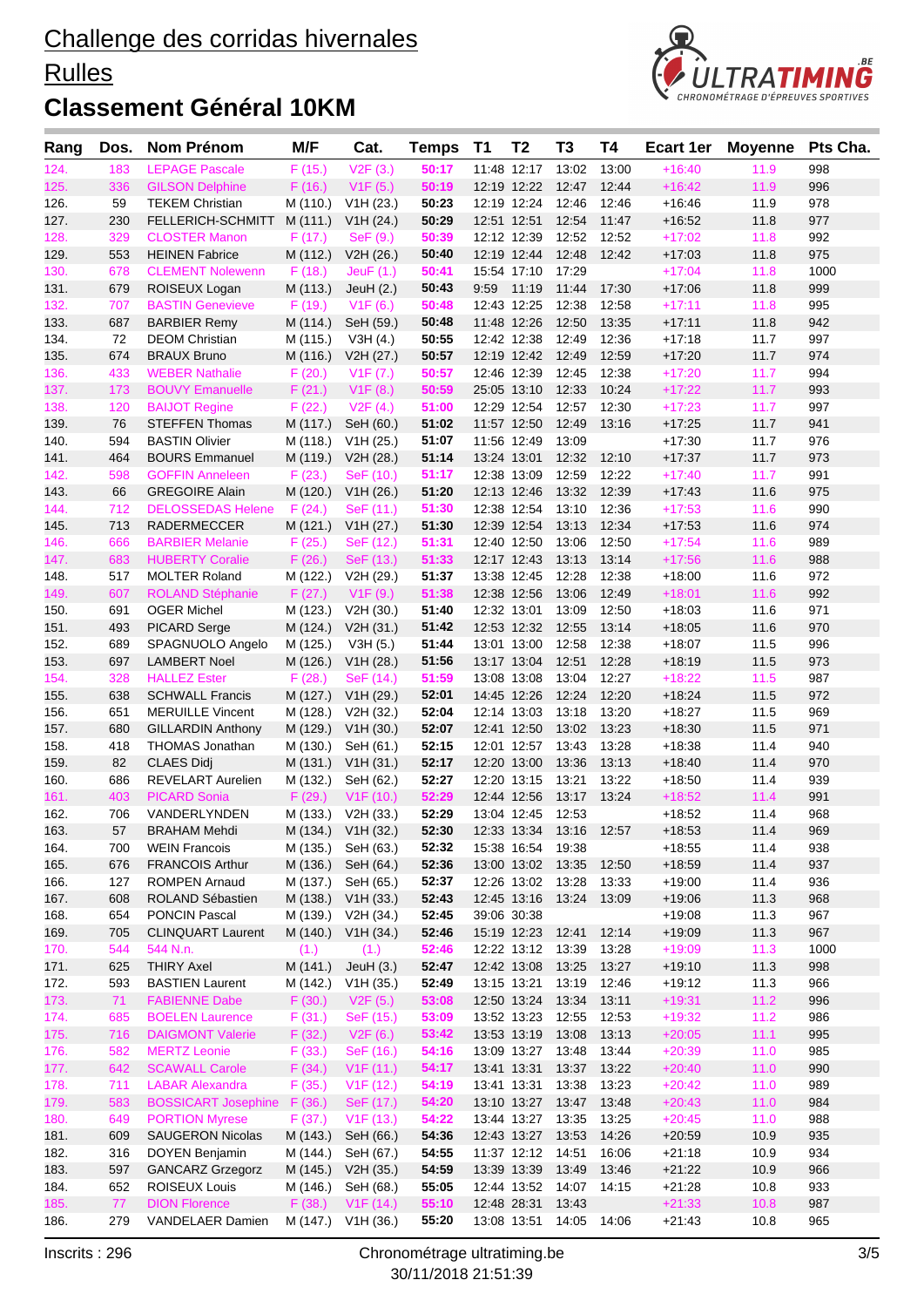### **Rulles**



| Rang         | Dos.       | Nom Prénom                                | M/F                | Cat.                   | <b>Temps</b>       | <b>T1</b>   | T <sub>2</sub>             | T3                | Τ4             | <b>Ecart 1er</b>     | <b>Moyenne</b> | Pts Cha.   |
|--------------|------------|-------------------------------------------|--------------------|------------------------|--------------------|-------------|----------------------------|-------------------|----------------|----------------------|----------------|------------|
| 187.         | 599        | <b>GUIOT Sandy</b>                        | F(39.)             | SeF (18.)              | 55:27              |             | 13:13 13:51                | 14:04             | 14:11          | $+21:50$             | 10.8           | 983        |
| 188.         | 596        | <b>FONTAINE Gilles</b>                    | M (148.)           | V1H (37.)              | 55:29              |             | 13:11 13:52                | 14:04             | 14:12          | $+21:52$             | 10.8           | 964        |
| 189.         | 2303       | <b>KLEIN Marie-France</b>                 | F(40.)             | V3F(1.)                | 55:44              |             | 14:17 13:41                | 13:45             | 13:51          | $+22:07$             | 10.7           | 1000       |
| 190.         | 2304       | <b>BALON Alain</b>                        | M (149.)           | V2H (36.)              | 55:44              |             | 14:16 13:43                | 13:45             | 13:51          | $+22:07$             | 10.7           | 965        |
| 191.         | 709        | <b>MARS Philippe</b>                      | M (150.)           | V1H (38.)              | 55:57              |             | 12:31 13:48                | 14:55             | 14:34          | $+22:20$             | 10.7           | 963        |
| 192.         | 354        | <b>KRIER Anne-Frederique</b>              | F(41.)             | SeF (19.)              | 55:58              |             | 13:53 14:09                | 14:09             | 13:37          | $+22:21$             | 10.7           | 982        |
| 193.         | 681        | <b>CAMBIER Suzanne</b>                    | F(42.)             | V1F(15.)               | 55:58              |             | 13:47 14:24                | 14:15             | 13:25          | $+22:21$             | 10.7           | 986        |
| 194.         | 252        | <b>ARNOULD</b>                            | F(43.)             | V2F (7.)               | 56:14              |             | 13:37 14:14                | 14:30             | 13:44          | $+22:37$             | 10.6           | 994        |
| 195.         | 507        | VANMECHELEN                               | M (151.)           | SeH (69.)              | 56:21              |             | 14:46 14:10                | 13:46             | 13:30          | $+22:44$             | 10.6           | 932        |
| 196.         | 708        | <b>MINET Eric</b>                         | M (152.)           | SeH (70.)              | 56:40              |             | 14:15 14:13                | 14:12             | 13:55          | $+23:03$             | 10.5           | 931        |
| 197.<br>198. | 620<br>611 | <b>MINET Marc</b><br><b>WLEIJWEGT Nel</b> | M (153.)<br>F(44.) | V2H (37.)<br>V2F(8.)   | 56:42<br>56:47     |             | 14:15 14:10<br>14:05 14:05 | 14:14<br>14:09    | 13:54<br>14:17 | $+23:05$<br>$+23:10$ | 10.5<br>10.5   | 964<br>993 |
| 199.         | 378        | <b>GUENET Denis</b>                       | M (154.)           | SeH (71.)              | 56:47              |             | 14:46 13:26                | 14:14             | 14:10          | $+23:10$             | 10.5           | 930        |
| 200.         | 698        | <b>FRANCOIS Marie</b>                     | F(45.)             | V1F(16.)               | 56:58              |             | 14:28 13:58                | 14:05             | 14:17          | $+23:21$             | 10.5           | 985        |
| 201.         | 98         | <b>FROGNET Dany</b>                       | M (155.)           | V2H (38.)              | 56:58              |             | 14:46 14:06                | 14:05             |                | $+23.21$             | 10.5           | 963        |
| 202.         | 699        | <b>MALLINGER Thierry</b>                  | M (156.)           | V2H (39.)              | 57:03              |             | 14:28 13:58                | 28:22             |                | $+23.26$             | 10.5           | 962        |
| 203.         | 714        | <b>GILLET Elodie</b>                      | F(46.)             | V1F(17.)               | 57:04              |             | 13:41 13:45                | 13:32             | 15:58          | $+23:27$             | 10.5           | 984        |
| 204.         | 715        | <b>LEQUEUX Fred</b>                       | F(47.)             | V2F(9.)                | 57:13              |             | 13:43 13:45                | 13:33             | 15:57          | $+23:36$             | 10.4           | 992        |
| 205.         | 627        | <b>HUYSENTRUYT Stijn</b>                  | M (157.)           | V1H (39.)              | 57:14              |             | 13:58 14:34                | 14:23             | 14:09          | $+23:37$             | 10.4           | 962        |
| 206.         | 703        | <b>GENCO Celine</b>                       | F(48.)             | SeF (20.)              | 57:26              |             | 13:47 14:15                | 14:37             | 14:38          | $+23:49$             | 10.4           | 981        |
| 207.         | 658        | <b>GILLET Walter</b>                      | M (158.)           | V2H (40.)              | 57:49              |             | 13:59 14:01                | 14:39             | 14:58          | $+24:12$             | 10.3           | 961        |
| 208.         | 717        | <b>DABE</b> Jeanique                      | F(49.)             | V2F(10.)               | 57:54              |             | 14:00 14:08                | 14:33             | 15:02          | $+24:17$             | 10.3           | 991        |
| 209.         | 463        | <b>DESSOY Olivier</b>                     | M (159.)           | V1H (40.)              | 57:59              |             | 13:34 14:59                | 14:54             | 14:23          | $+24.22$             | 10.3           | 961        |
| 210.         | 306        | PONCIN Florian                            | M (160.)           | SeH (72.)              | 58:05              |             | 14:46 14:10                | 14:26             | 14:35          | $+24.28$             | 10.3           | 929        |
| 211.         | 346        | <b>LAMBERT Ingrid</b>                     | F(50.)             | V1F(18.)               | 58:05              |             | 13:14 14:58                | 14:56             | 14:49          | $+24:28$             | 10.3           | 983        |
| 212.         | 414        | <b>DEREMETZ Marjorie</b>                  | F(51.)             | V2F(11.)               | 58:56              |             | 13:32 15:18                | 15:20             | 14:37          | $+25:19$             | 10.1           | 990        |
| 213.         | 2306       | <b>CHEVALLIER James</b>                   | M (161.)           | V2H (41.)              | 58:59              |             | 12:32 12:11                | 19:26             | 14:36          | $+25:22$             | 10.1           | 960        |
| 214.         | 656        | <b>RANSON Pauline</b>                     | F(52.)             | SeF(21.)               | 58:59              |             | 13:53 14:37                | 15:06             | 15:17          | $+25:22$             | 10.1           | 980        |
| 215.         | 655        | <b>ROISEUX Rene</b>                       | M (162.)           | V2H (42.)              | 59:01              |             |                            | 13:51 14:34 14:00 | 16:27          | $+25.24$             | 10.1           | 959        |
| 216.<br>217. | 617<br>616 | LEDECQ Antoine<br><b>WIDART Audrey</b>    | M (163.)<br>F(53.) | SeH (73.)<br>SeF (22.) | 59:11<br>59:16     |             | 13:00 13:24<br>14:48 14:09 | 14:47             | 15:21          | $+25:34$<br>$+25:39$ | 10.1<br>10.1   | 928<br>979 |
| 218.         | 522        | <b>SCHROEDER Chloe</b>                    | F(54.)             | SeF (23.)              | 59:17              |             | 15:16 14:41                | 14:54             | 14:17          | $+25:40$             | 10.1           | 978        |
| 219.         | 615        | <b>HAESEN Lionel</b>                      | M (164.)           | (1.)                   | 59:21              |             | 12:59 13:26                | 13:55             | 18:45          | $+25.44$             | 10.1           | 1000       |
| 220.         | 614        | <b>LAMBERT Maryse</b>                     | F(55.)             | SeF (24.)              | 59:28              |             | 14:49 14:08                | 14:49             | 15:24          | $+25:51$             | 10.0           | 977        |
| 221.         | 382        | <b>MERLOT Alexandra</b>                   | F(56.)             | V1F(19.)               | 59:31              |             | 14:15 14:47                | 15:09             | 15:12          | $+25:54$             | 10.0           | 982        |
| 222.         | 295        | <b>CLEMENT Nolan</b>                      | M (165.)           | (2.)                   | 59:38              |             | 14:29 14:15                | 14:54             | 15:50          | $+26:01$             | 10.0           | 999        |
| 223.         | 123        | VANDELOISE François M (166.)              |                    | SeH (74.)              | 59:44              |             | 15:08 14:56                | 15:03             | 14:30          | $+26:07$             | 10.0           | 927        |
| 224.         | 527        | <b>EHMANN Xandra</b>                      | F(57.)             | SeF (25.)              | 59:46              |             | 14:22 15:23                | 15:11             | 14:42          | $+26:09$             | 10.0           | 976        |
| 225.         | 710        | <b>HENRION Florian</b>                    | M (167.)           | SeH (75.)              | 59:50              |             | 12:03 13:03 14:21          |                   | 20:13          | $+26:13$             | 10.0           | 926        |
| 226.         | 692        | <b>LAURENT Antoine</b>                    |                    | M (168.) SeH (76.)     | 59:51              |             |                            | 12:04 13:03 14:22 | 20:13          | $+26:14$             | 10.0           | 925        |
| 227.         | 263        | LEJEUNE Jonathan                          | M (169.)           | SeH (77.)              | 59:52              |             | 12:05 13:03                | 14:20             | 20:13          | $+26:15$             | 10.0           | 924        |
| 228.         | 629        | MARÉCHAL Grégory                          | M (170.)           | V1H(41.)               | 1:00:00            |             | 14:43 14:47                | 15:10             | 15:14          | $+26:23$             | 10.0           | 960        |
| 229.         | 618        | <b>MINE Cedric</b>                        | M (171.)           | V1H (42.)              | 1:00:01            |             | 14:41 14:48                | 15:11             | 15:15          | $+26:24$             | 9.9            | 959        |
| 230.         | 610        | <b>ZANETTE Tatiana</b>                    | F(58.)             | SeF (26.)              | 1:00:05            |             | 14:41 15:20                | 15:14             | 14:40          | $+26:28$             | 9.9            | 975        |
| 231.         | 621        | LOUTSCH Hugo<br><b>HUTLET Celine</b>      | M (172.)           | SeH (78.)              | 1:00:28            |             | 13:33 14:28                | 16:04             | 16:13          | $+26:51$             | 9.9            | 923        |
| 232.<br>233. | 613<br>603 | <b>LIBOTTE Laurence</b>                   | F(59.)<br>F(60.)   | SeF (27.)<br>V1F(20.)  | 1:00:48<br>1:00:54 |             | 13:58 15:01<br>14:36 15:12 | 16:07<br>15:25    | 15:34<br>15:33 | $+27:11$<br>$+27:17$ | 9.8<br>9.8     | 974<br>981 |
| 234.         | 2305       | <b>DEHALUE Julie</b>                      | F(61.)             | V1F(21.)               | 1:01:28            |             | 14:51 14:43                | 14:58             | 16:46          | $+27:51$             | 9.7            | 980        |
| 235.         | 637        | <b>KRIEPS Benoit</b>                      | M (173.)           | SeH (79.)              | 1:01:31            |             | 14:52 14:41                | 31:45             |                | $+27:54$             | 9.7            | 922        |
| 236.         | 650        | <b>DUCOFFRE</b>                           | F(62.)             | V1F(22.)               | 1:01:41            |             | 14:51 15:15                | 15:39             | 15:48          | $+28:04$             | 9.7            | 979        |
| 237.         | 425        | <b>CONTOR Victoire</b>                    | F(63.)             | SeF (28.)              | 1:02:08            |             | 15:55 15:19                | 15:32             | 15:14          | $+28:31$             | 9.6            | 973        |
| 238.         | 481        | <b>PONCELET Aline</b>                     | F(64.)             | V1F(23.)               | 1:02:13            |             | 14:55 15:50                | 15:52             | 15:29          | $+28:36$             | 9.6            | 978        |
| 239.         | 482        | <b>VAN PASSENHOVE</b>                     | F(65.)             | SeF (29.)              | 1:02:13            |             | 14:55 15:50                | 15:51             | 15:30          | $+28:36$             | 9.6            | 972        |
| 240.         | 297        | <b>CROCHET Chantal</b>                    | F(66.)             | V3F(2.)                | 1:02:44            |             | 15:23 15:46                | 15:45             | 15:40          | $+29:07$             | 9.5            | 999        |
| 241.         | 380        | <b>MEURIS Coralie</b>                     | F (67.)            | SeF (30.)              | 1:03:08            |             | 15:21 15:51                | 15:53             | 15:54          | $+29:31$             | 9.5            | 971        |
| 242.         | 446        | <b>KERGER Valérie</b>                     | F(68.)             | V1F(24.)               | 1:04:14            |             | 15:20 15:53                | 16:15             | 16:34          | $+30:37$             | 9.3            | 977        |
| 243.         | 664        | <b>MOHY Olivier</b>                       | M (174.)           | V1H (43.)              | 1:05:36            |             | 15:32 16:13                | 16:28             | 17:13          | $+31:59$             | 9.1            | 958        |
| 244.         | 675        | FRANCOIS Yves Marie M (175.)              |                    | V2H (43.)              | 1:06:35            |             | 15:57 16:23                | 16:43             | 17:21          | $+32:58$             | 9.0            | 958        |
| 245.         | 623        | <b>RAULET Stephanie</b>                   | F(69.)             | V1F(25.)               | 1:07:39            | 16:27 17:21 |                            | 16:49             | 16:55          | $+34:02$             | 8.8            | 976        |
| 246.         | 605        | <b>PILLET Astrid</b>                      | F(70.)             | SeF (31.)              | 1:07:41            |             | 16:27 17:21                | 16:49             | 16:55          | $+34:04$             | 8.8            | 970        |
| 247.         | 298        | SACRE Jean-Luc                            | M (176.)           | V3H(6.)                | 1:09:32            |             | 15:54 17:49                | 17:50             | 17:49          | $+35:55$             | 8.6            | 995        |
| 248.         | 665        | <b>DEGREZ Valerie</b>                     | F(71.)             | V1F(26.)               | 1:09:48            |             |                            | 16:43 17:12 17:47 | 17:55          | $+36:11$             | 8.5            | 975        |
| 249.         | 595        | COP Raphaël                               | M (177.)           | SeH (80.)              | 1:18:35            |             |                            | 15:57 16:57 18:50 | 26:39          | $+44.58$             | 7.6            | 921        |